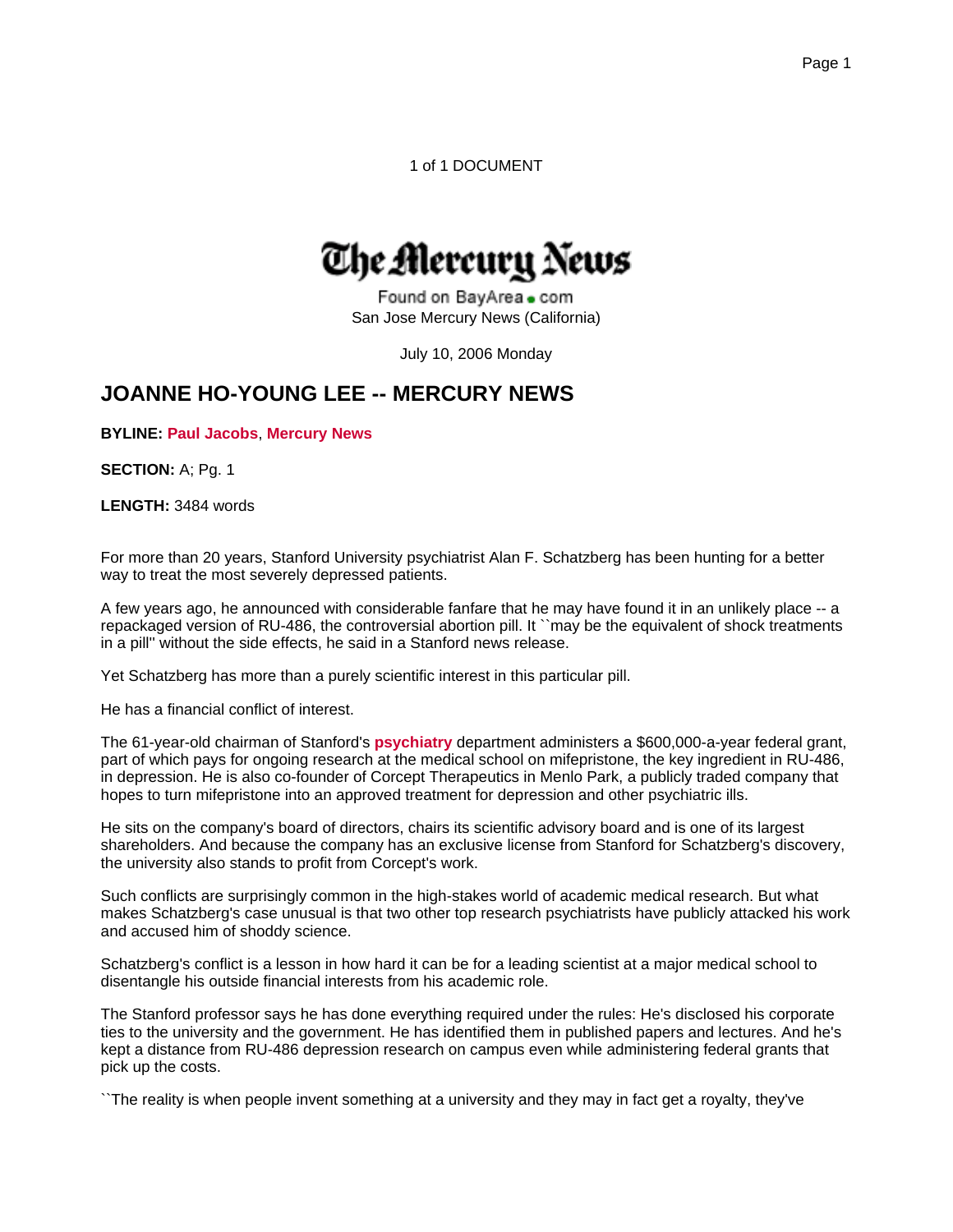created some conflict,'' Schatzberg said. ``But conflicts only materialize with success, when there might be a benefit.''

But two independent experts on medical statistics, asked by the Mercury News to review key papers co-written by Schatzberg about the effects of RU-486 on depression, agree with his critics: The studies published to date, they say, are not properly analyzed.

Schatzberg defends his studies as solid preliminary research and says the criticisms fail to grasp the importance of publishing promising early findings in drug development.

``We're trying to do something to help very badly ill patients and if it's successful the field will be advanced,'' he said. ``I didn't come into this because of business. What motivates me is to help people.''

The stakes for Schatzberg, his company, the university and severely depressed patients are huge. Corcept estimates that 3 million patients could benefit from the drug. Schatzberg, whose family has paper profits of nearly \$12 million from Corcept stock, could reap millions more if the company's treatment is approved.

#### **Unusual dispute**

As its tongue-twisting name implies, the American College of Neuropsychopharmacology is dedicated to research that probes the workings of the brain. Schatzberg is a past president.

Members try not to miss its annual meeting, typically held in December in a warm climate. It was at the 2004 meeting in San Juan, Puerto Rico, that Schatzberg's critics publicly unveiled their critique of his work in the form of a poster -- really a scientific paper in outline form, pinned to a board in an exhibit hall.

The contents were explosive.

The poster, by Drs. Bernard J. Carroll and Robert T. Rubin, systematically picked apart the conclusions in three published studies of RU-486 in depression, two by Schatzberg and his colleagues, one by an independent group.

But in a departure from the usual give and take of scientific debate, the poster quoted positive public statements about the drug by Schatzberg and other researchers and juxtaposed those statements against the individual's financial interest in Corcept.

There, for example, was Schatzberg saying RU-486 may be ``the equivalent of shock treatments in a pill'' and a statement pointing out that he owned 3 million shares of Corcept stock. The point was hard to miss: Researchers with a financial interest were expressing ``considerable enthusiasm'' for a treatment of questionable effectiveness.

The poster was seen by many of the top brain scientists in the country, people whose opinions matter deeply to Schatzberg as well as his critics. Carroll, former head of **psychiatry** at Duke University and now semi-retired in Carmel, recalls that people came up to him during the session, slapped him on the back and said, "It's about time somebody said this."

But he and Rubin soon learned that other members, Schatzberg among them, were furious. A lawyer for Corcept says the ACNP admonished Carroll and Rubin for their conduct. Both Carroll and Rubin say they were faulted for making their criticisms public, not for the content of the presentation.

Even now, Schatzberg can hardly contain his anger. ``Those that are critical,'' he said, ``ought to be careful about impugning others.''

#### **In his genes**

Medicine and **psychiatry** seem to be in Alan Schatzberg's genes. His father was a general practitioner in New York. His sister, brother-in-law and niece are all psychiatrists.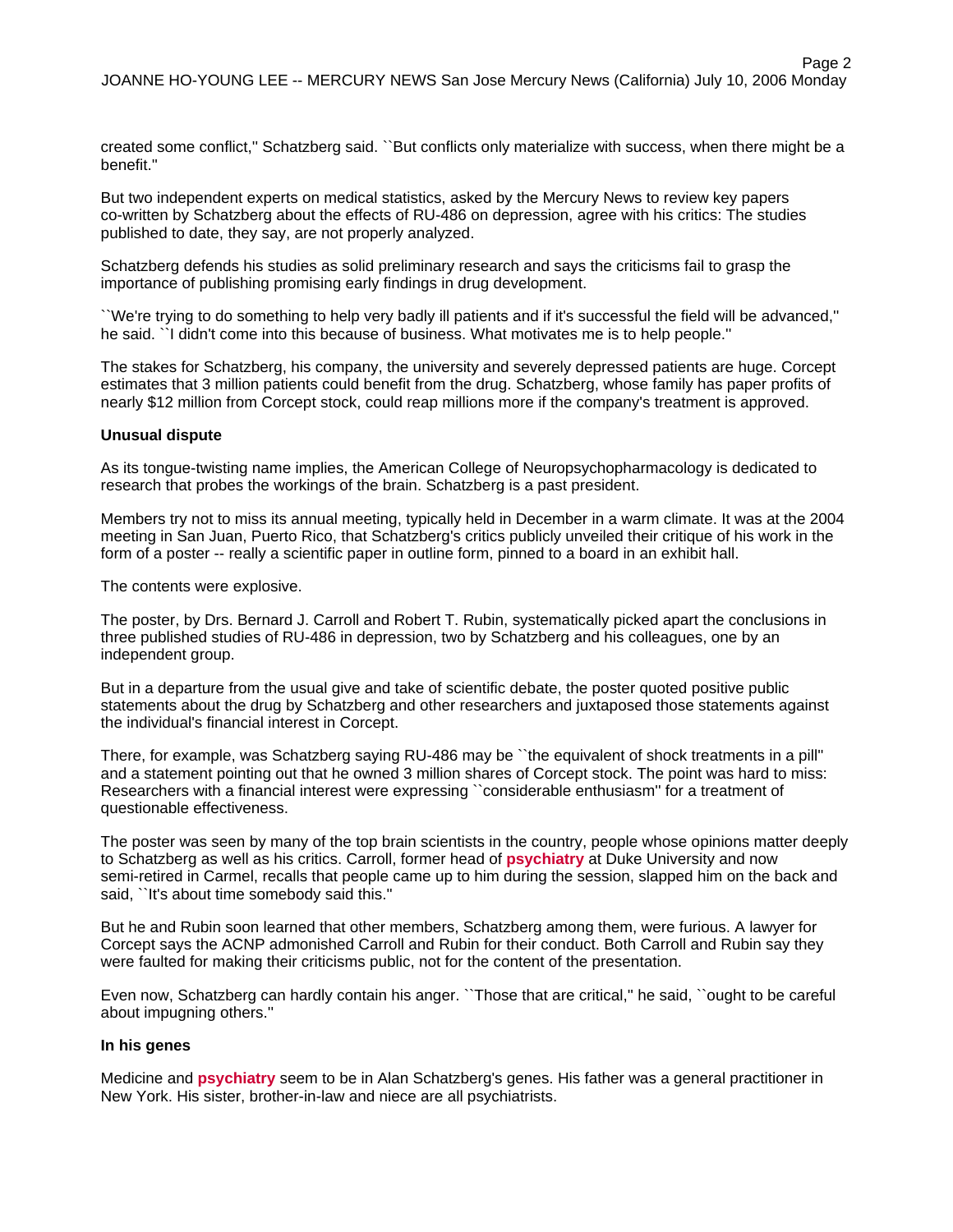``When I got out of medical school in 1968,'' he said, ``biological **psychiatry** was just starting and I found it fascinating.''

The talk therapy pioneered by Sigmund Freud was making room for chemistry. Patients who might have spent the rest of their lives in psychiatric wards were being sent home with prescriptions, and a new generation of drugs would become billion-dollar-a-year blockbusters.

After completing his training and a stint in the U.S. Air Force, Schatzberg joined Harvard's renowned McLean Hospital, famous for its treatment of celebrity poets like Robert Lowell, Anne Sexton and Sylvia Plath.

By the 1980s, Schatzberg and a junior faculty member, Dr. Anthony J. Rothschild, had worked out a theory to explain the underlying cause of what they believed to be a distinct disease, ``psychotic major depression.'' These were patients who not only were profoundly depressed, but who also might believe they were being tailed by the police, that their co-workers were out to get them or that the devil was taking control of their thoughts.

The standard treatment is electroshock or a combination of drugs. But electroshock requires general anesthesia, causes memory loss and is expensive. And the drugs can cause weight gain, diabetes and uncontrolled movements.

Schatzberg and Rothschild came to believe that high levels of the stress hormone cortisol might explain what was happening to their gravely depressed patients. They speculated that a drug to block cortisol could be an effective treatment.

Ironically, this idea was partly based on earlier work by Carroll and Rubin, now Schatzberg's outspoken critics.

The main ingredient in RU-486 is mifepristone, a chemical known to block cortisol. But because of the controversy surrounding abortion, RU-486 was then impossible to obtain, said Rothschild.

In 1991, Schatzberg became chairman of the **psychiatry** department at Stanford, where he continued his work on depression. When RU-486 became available for research a few years later under President Clinton, Schatzberg and Dr. Joseph K. Belanoff, a young psychiatrist on a fellowship in the department, began testing the pill in a handful of severely depressed patients.

They were encouraged by the results of their pilot study, funded by a National Institutes of Health grant. So was the university. In 1997, Stanford applied for a patent covering mifepristone and related compounds when used to treat depression. Schatzberg and Belanoff would each be entitled to a 14 percent cut of any licensing fees and royalties paid to the university.

The university's technology licensing office, which files patents and markets the rights, made the rounds of the big drug companies. But because of the political issues surrounding RU-486, ``they didn't want to touch it,'' Schatzberg said. ``We had a drug that could help the most severely ill people, people who are at risk of killing themselves, killing their kids, dying because of medical illness, who might be helped by a very interesting and remarkable treatment that could be an alternative . . . to shock treatments.''

The only option, he said, was to start a company, something dozens of Stanford medical researchers had done before him.

#### **Creating conflict**

With the backing of Silicon Valley biotech investors, Schatzberg and Belanoff in 1998 founded Corcept Therapeutics. The start-up obtained the exclusive license for the Stanford patents that no one else seemed to want. In exchange, the university got 10,000 shares of company stock plus annual fees and milestone payments.

Belanoff became the company's full-time chief executive officer. Schatzberg took a seat on the board of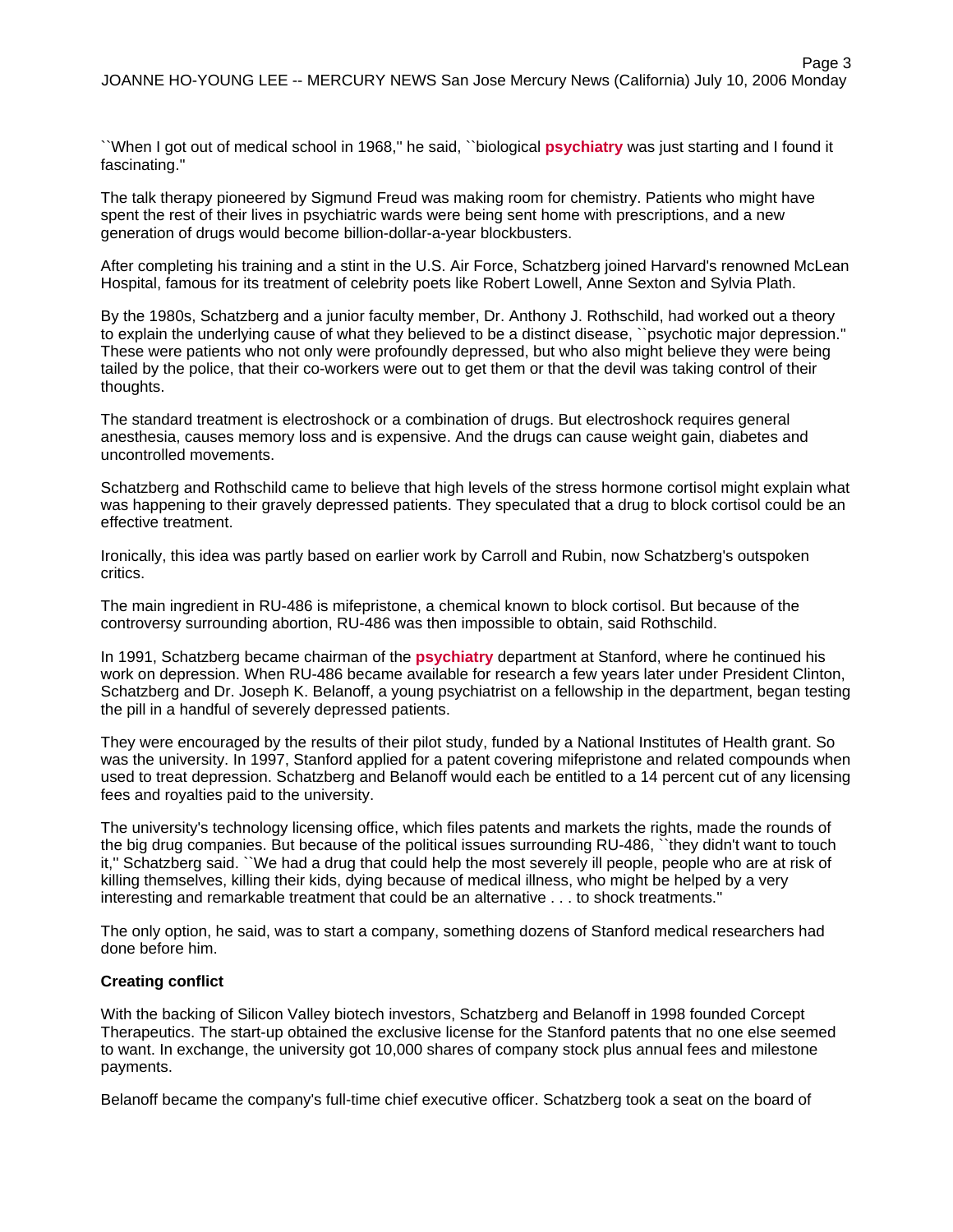directors and a part-time post as chairman of the company's scientific advisory board, a job that now pays him \$60,000 a year. He and his family were granted 3 million Corcept shares for \$1,000 -- today worth nearly \$12 million.

He remained head of his department at Stanford, and continued as the principal investigator on several NIH grants, today totaling more than \$1.3 million a year.

Beginning in 2000, Corcept sponsored a trial that recruited patients at six universities, including Stanford. Schatzberg, who says he played no direct role in the study, and the university had a substantial stake in the outcome of the trial -- and a classic conflict of interest.

Stanford had no conflict of interest committee at the time, so he reported his financial ties to the dean's office. After the committee was put in place in 2001, Schatzberg went before it ``to discuss in detail my research activities and my relationship with Corcept in order to ensure a clear separation of these interests.''

Once the company was formed, Schatzberg decided he could no longer play a direct role in RU-486 studies in depression. But he remained principal investigator with overall responsibility for NIH grants that have paid for ongoing Stanford research on the drug Corcept hopes to market.

Schatzberg says he helped design the RU-486 studies being conducted on campus but leaves it to others to recruit patients, administer treatments and analyze results. Monitoring committees at NIH and Stanford review the studies to ensure patient safety.

However, Schatzberg acknowledges that he has considerable influence over the junior faculty members doing the studies. As chairman of **psychiatry**, he helps set their salaries and can affect their career advancement. And he continues as a co-author of the resulting papers.

Annually, he reports his Corcept holdings and his many other outside financial interests to the medical school's conflict of interest program manager. And he generally discloses his interest in Corcept, as well as other companies, when submitting professional papers or giving talks.

The med school's dean, Dr. Philip A. Pizzo, agrees that Schatzberg has played by the rules, describing him as ``a person of high integrity.''

Disclosure is a key element in the university's approach to dealing with conflicts like Schatzberg's. But one study, by Don A. Moore and others at Carnegie Mellon's Tepper School of Business in Pittsburgh, suggests that disclosure can have the opposite of the intended effect.

Dr. Jerome P. Kassirer, a former New England Journal of Medicine editor, puts it this way: ``Once they've disclosed their conflicts, people feel pretty free to say whatever they want to say.''

Another safeguard, put in place by Stanford in December 2002, requires that the university divest shares in companies like Corcept that have treatments being tested on campus, said Paul Costello, chief of communications at the medical school.

It did not do so until May 2004 -- a few months after Corcept went public. The university gave the proceeds - about \$100,000 -- to Lucile Packard Children's Hospital, which is affiliated with Stanford.

However, the university continues to have a conflict: If Corcept succeeds in developing RU-486 for depression and other disorders, Stanford will get additional royalty and milestone payments. So far, Stanford has collected about \$400,000.

# **`Dramatic' results**

Two years after Corcept was founded, Schatzberg described the results of the small NIH-funded pilot study in Stanford Report, the university's weekly faculty and staff newspaper. In four of the first five patients, the results were ``fairly dramatic,'' Schatzberg said.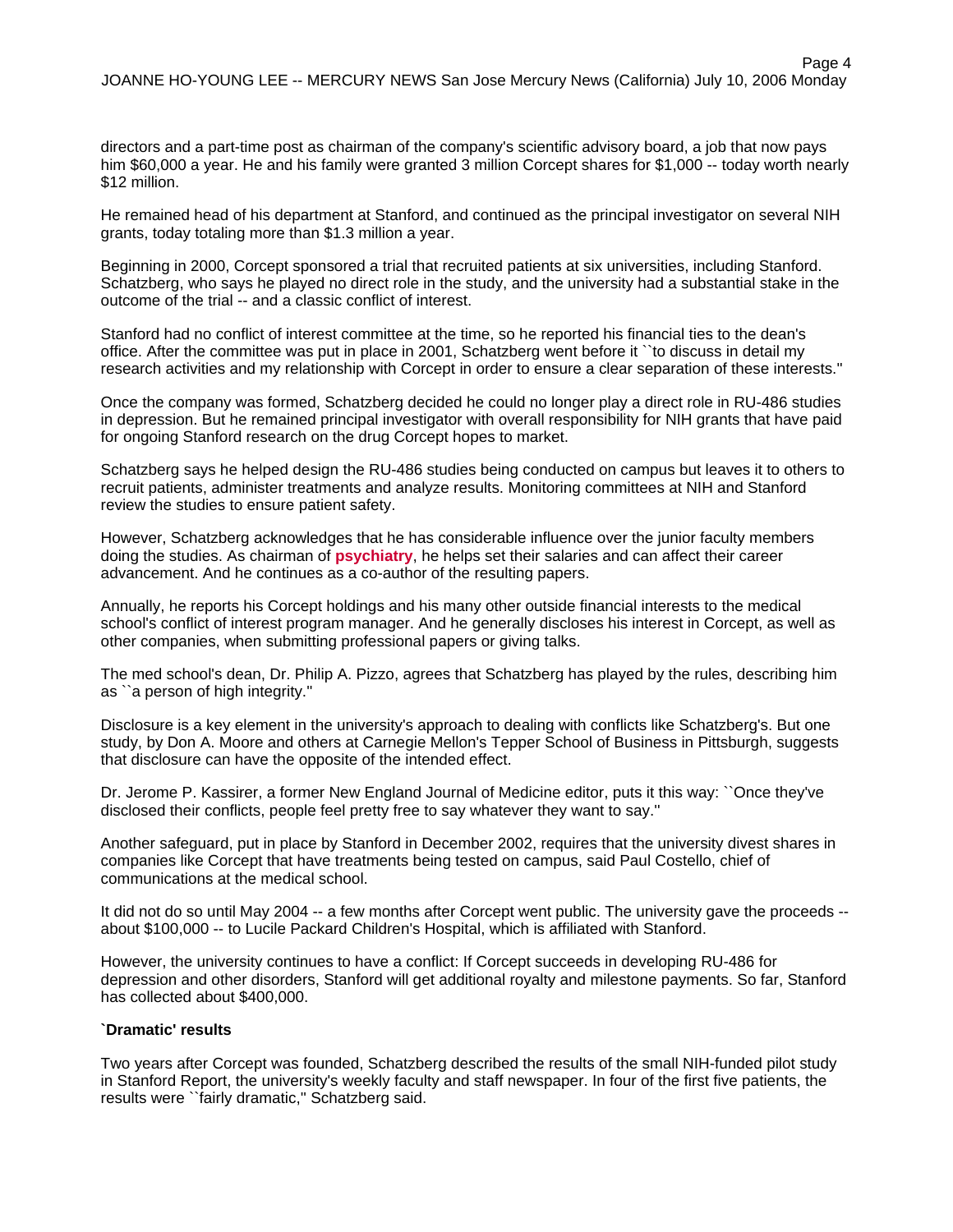Page 5

``They stopped hearing voices and having pessimistic kinds of delusions, like they're dying or the world is ending,'' he was quoted as saying. ``What's interesting is that the results are not effervescent. The patients feel better and it lasts.''

The piece, which is still posted on Stanford's Web site, does not mention Schatzberg's financial ties to Corcept.

By June 2001, on the strength of these early findings, Corcept had raised \$29 million from private sources. Four months later, the results of the five-patient pilot study were published in a scientific journal, claiming ``a rapid reversal of psychotic depression.''

Just before Christmas that year, Corcept filed plans with the Securities and Exchange Commission to raise as much as \$90 million in an initial public stock offering. While the company waited to issue stock, Schatzberg, Belanoff and others reported in the journal Biological **Psychiatry** the results of the larger Corcept-sponsored study of RU-486 in 30 patients at six academic centers, including Stanford. Nearly two-thirds of the subjects who received higher doses, the study said, showed ``significant reductions in their psychosis'' during the one-week trial.

#### **Enter the gadflies**

Bernard Carroll recalls first reading the Biological **Psychiatry** study in his home-office in Carmel, where he runs his non-profit institute, the Pacific Behavioral Research Foundation.

``The `spin' was unmistakable,'' Carroll said. His reaction, he said, was ``sadness and dismay at the low standards evident in the report and in the editorial commentary.'' That commentary, written by the journal's editors, described the work as a possible ``paradigm shift in the treatment of depression.''

Later that afternoon, he got a call from his friend Robert Rubin, then a professor of **psychiatry** at Drexel University and Allegheny General Hospital in Pittsburgh. The two had become self-appointed guardians of scientific rigor in psychiatric research -- gadflies who periodically fire off salvos to journals to complain about papers that don't measure up to their standards.

They sent such a letter to Biological **Psychiatry**. They criticized Schatzberg for claiming the drug ``may be the equivalent of shock treatments in a pill.'' They accused the authors of ``obfuscation'' and the editors of ignoring the study's ``fatal flaws.''

Schatzberg and Belanoff responded, saying the letter was an ``ad hominem attack," and that Carroll and Rubin had ``cut and pasted snips of quotes . . . and mis-characterized what we said.''

Weighing what to do with this unusually heated exchange, the journal's editors sent the correspondence to four outside, anonymous reviewers, who split, two and two, on whether the letter and response should be published. In the end, the editors decided not to print the exchange, setting the stage for Carroll and Rubin to go public in Puerto Rico.

``It was the suppression of our considered critique that caused us to pay increasing attention to Corcept's claims,'' Carroll said.

Schatzberg, however, says the failure of Biological **Psychiatry** and other journals to publish letters from Carroll and Rubin shows that their criticisms are not credible.

``These studies were not designed to allow you to really apply statistics,'' he said.

That is one of the critics' biggest complaints: They argue that all the studies of RU-486 in depressed patients published to date either do not apply statistical methods or do so incorrectly.

Carroll calls them ``experimercials'' -- a word he coined to describe scientific studies that create positive publicity for a particular prescription drug product.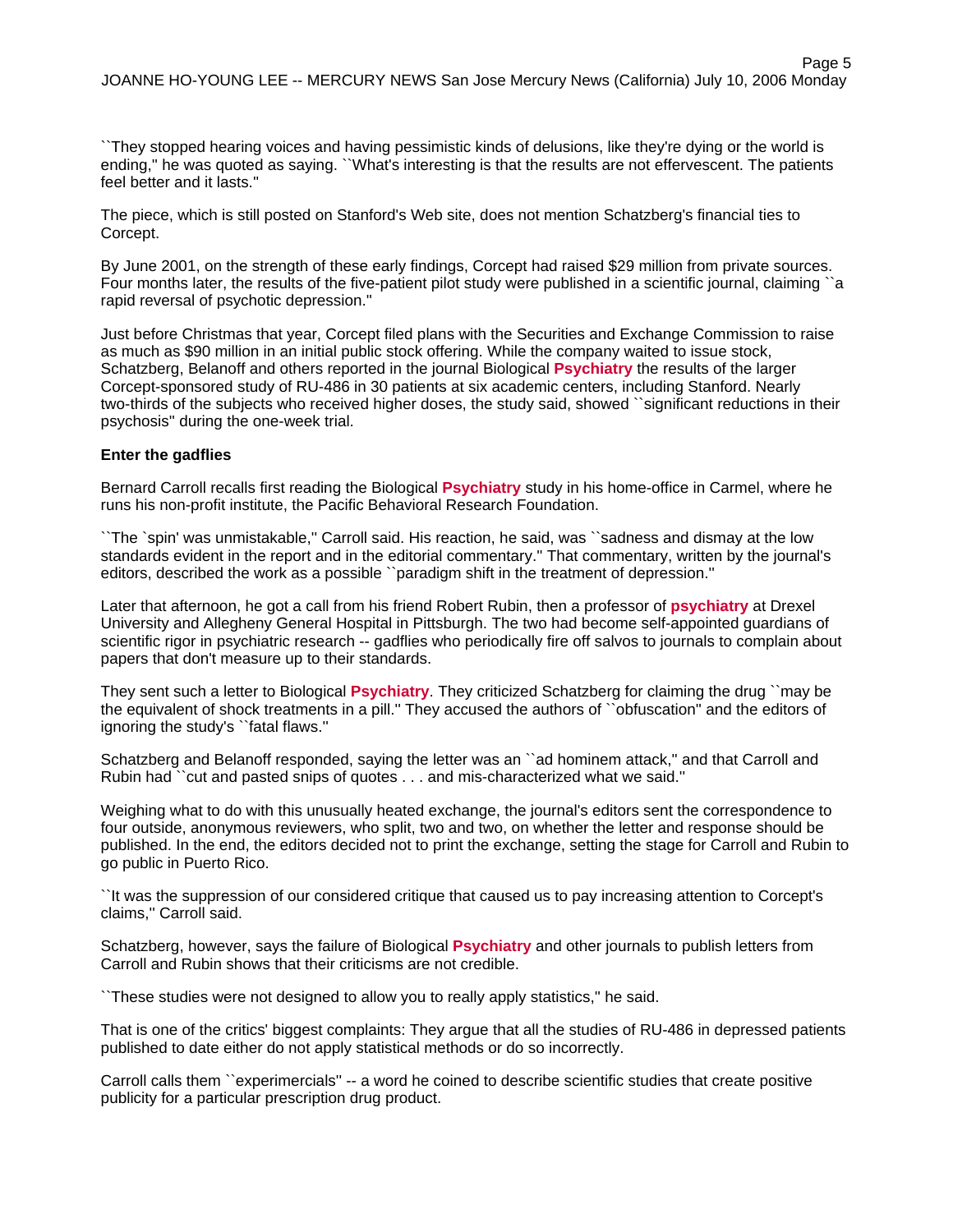Page 6

``If there is an effect, they haven't produced the evidence,'' said Carroll. ``The closer you look, the more confused they appear to be, blinded to the data in their own studies because of commitment to their own therapy.''

``Until I'm shown otherwise, it's a house of cards,'' said Rubin, now chief of **psychiatry** at the Veterans Affairs of Greater Los Angeles and a professor at UCLA.

Two independent experts asked by the Mercury News to review the three key RU-486 studies co-written by Schatzberg side with Carroll and Rubin.

University of California-San Francisco Professor of Medicine Stanton A. Glantz, the author of ``Primer of Biostatistics,'' found several statistical errors in the papers he was asked to look at.

``These are elementary statistical methods,'' he said. ``They have applied them incorrectly.'' The result was to ``bias their results toward reporting an effect when the data doesn't justify that. Scientists shouldn't make these dumb mistakes.''

The other expert is Steven G. Self, a professor at the University of Washington, who heads the program in biostatistics and biomathematics at the Fred Hutchinson Cancer Research Center in Seattle.

Commenting on the 2002 paper in Biological **Psychiatry**, he said, ``there is no evidence at all'' for a meaningful difference in the response of patients given high doses of RU-486 and those given a very low dose presumed to have no effect at all. All you have to do is look at the data, he said, to see this. ``No formal statistics are required.''

Schatzberg said that applying statistical analyses to these small, preliminary case studies is "absolutely silly.'' And Corcept CEO Belanoff agrees.

Schatzberg contends that Carroll and Rubin have distorted what he's said and harbor professional jealousies because their own work on cortisol did not result in new treatments. He also suggests their grievances have nothing to do with his science.

Carroll said he was briefly hired by Schatzberg as a consultant on a five-year federal grant and given a courtesy Stanford appointment. He acknowledged he was paid \$2,000 -- not the \$10,000 he thought he was entitled to. But Carroll said he is satisfied with the resolution. Rubin was passed over for a committee chairmanship of a psychiatric society when Schatzberg was president -- a position he got the following year.

Both men deny that any personal slight or dispute played a role in their criticisms of Schatzberg. Responded Carroll: ``It's a smear.''

Everyone, including Schatzberg, agrees it will take large, carefully conducted studies to establish whether the drug is an effective treatment.

Eight years after it was founded, Corcept Therapeutics is pouring its money into doing just that. Corcept remains a small company, with just 11 full-time employees last year. Much of the company's work - manufacturing RU-486, testing it in patients and developing related drugs -- is farmed out to other firms.

The company has completed two large, 200-patient trials of RU-486 in depression.

In one of those trials, four patients died, said Corcept CEO Belanoff, but three of those were in the comparison group, which was not given RU-486. The deaths, he said, were reported to the FDA, which allowed the trials to proceed. ``The real point is that these are sick people, period, medically as well as psychiatrically.''

While Corcept reported positive findings in both trials, neither delivered the statistically significant results needed to win FDA marketing approval. Worse still, for a drug hailed as a replacement for shock therapy, only ``a very small number of patients'' exhibited no symptoms, according to company filings.